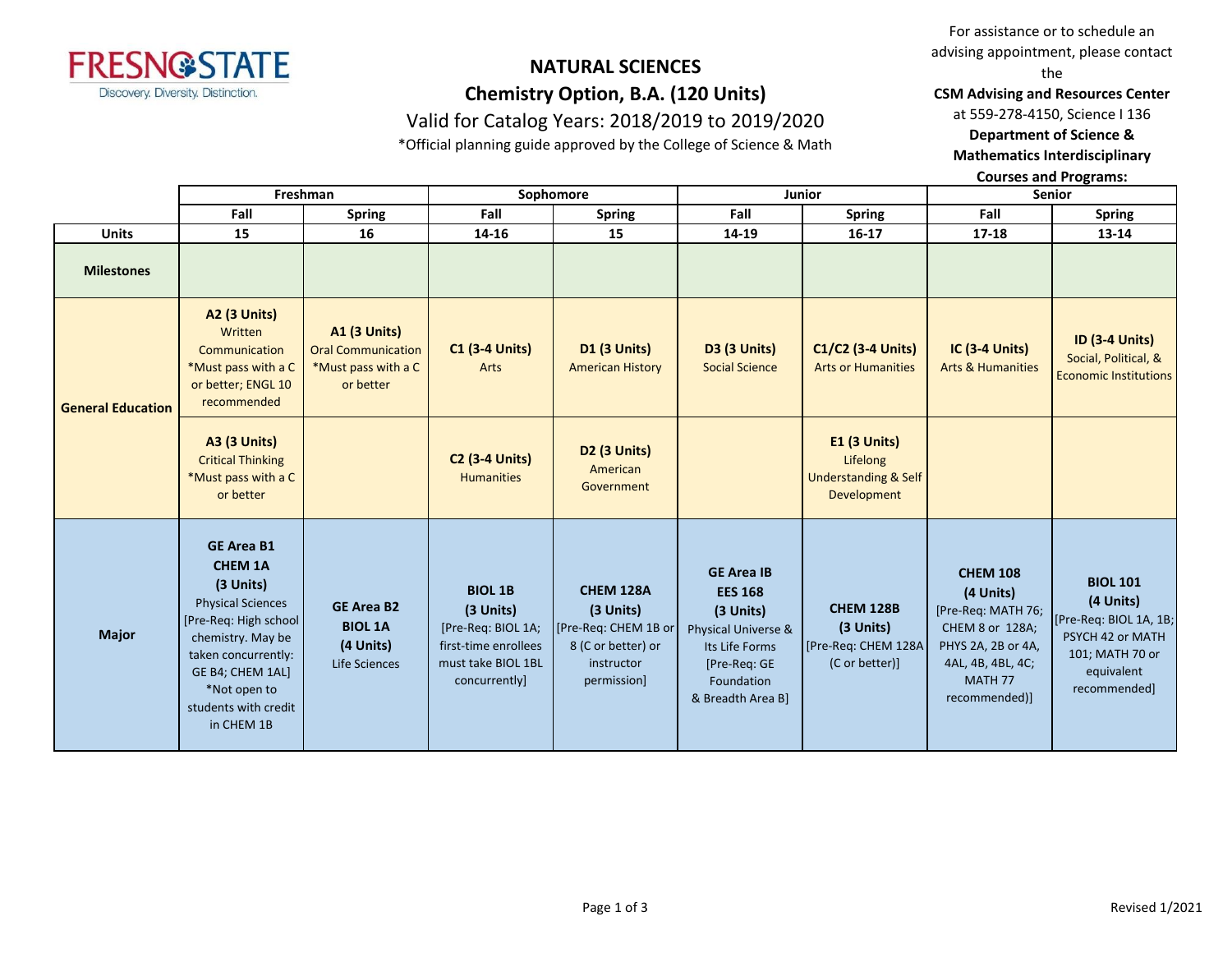

# **NATURAL SCIENCES Chemistry Option, B.A. (120 Units)**

Valid for Catalog Years: 2018/2019 to 2019/2020 \*Official planning guide approved by the College of Science & Math

For assistance or to schedule an advising appointment, please contact the

**CSM Advising and Resources Center** 

at 559-278-4150, Science I 136

**Department of Science &** 

**Mathematics Interdisciplinary** 

**Courses and Programs:**

|              | Freshman                                                                                                                                 |                                                                                                                                            | Sophomore                                                                                                    |                                                                                                              | Junior                                                                                                                                                                                                                        |                                                   | <b>Senior</b>                                                                                                                                             |                              |
|--------------|------------------------------------------------------------------------------------------------------------------------------------------|--------------------------------------------------------------------------------------------------------------------------------------------|--------------------------------------------------------------------------------------------------------------|--------------------------------------------------------------------------------------------------------------|-------------------------------------------------------------------------------------------------------------------------------------------------------------------------------------------------------------------------------|---------------------------------------------------|-----------------------------------------------------------------------------------------------------------------------------------------------------------|------------------------------|
|              | Fall                                                                                                                                     | <b>Spring</b>                                                                                                                              | Fall                                                                                                         | <b>Spring</b>                                                                                                | Fall                                                                                                                                                                                                                          | <b>Spring</b>                                     | Fall                                                                                                                                                      | <b>Spring</b>                |
| <b>Units</b> | 15                                                                                                                                       | 16                                                                                                                                         | 14-16                                                                                                        | 15                                                                                                           | 14-19                                                                                                                                                                                                                         | $16 - 17$                                         | 17-18                                                                                                                                                     | 13-14                        |
| <b>Major</b> | <b>GE Area B3</b><br><b>CHEM 1AL</b><br>(2 Units)<br>Lab<br>[Pre-Req: CHEM 1A<br>(may be taken<br>concurrently)]                         | <b>CHEM 1B</b><br>(3 Units)<br>[Pre-Req: CHEM 1A &<br>1AL (both passed with<br>a C or better); CHEM<br>1BL (may be taken<br>concurrently)] | <b>BIOL 1BL</b><br>$(1$ Unit)<br>[Pre-Req: First-time<br>enrollees must take<br><b>BIOL 1B concurrently]</b> | <b>CHEM 129A</b><br>(2 Units)<br>[Pre-Req: CHEM 8 or<br>128A (C or better;<br>may be taken<br>concurrently)] | <b>CHEM 102</b><br>(5 Units)<br>[Pre-Req: CHEM 1B (C)<br>or better); CHEM<br>128A]<br><b>or</b><br><b>CHEM 105</b><br>(4 Units)<br>[Pre-Req: CHEM 1A (C<br>or better), CHEM 3A<br>(B or better), or<br>instructor permission] | <b>PHYS 2B</b><br>(4 Units)<br>[Pre-Req: PHYS 2A] | <b>CHEM 150</b><br>(3 Units)<br>[Pre-Req: CHEM 3B,<br>8, or CHEM 128A &<br>128B]<br><b>or</b><br><b>CHEM 155A</b><br>(3 Units)<br>[Pre-Req: CHEM<br>128B] | <b>NSCI 106</b><br>(3 Units) |
|              | <b>GE Area B4</b><br><b>MATH 75</b><br>(4 Units)<br>Quantitative<br>Reasoning<br>*See course catalog<br>for prerequisite<br>requirements | <b>CHEM 1BL</b><br>(2 Units)<br>[Pre-Req: CHEM 1B<br>(may be taken<br>concurrently)]                                                       |                                                                                                              | EES <sub>1</sub><br>(4 Units)<br>[Pre-Req: MATH 4R or<br>second-year high<br>school algebra<br>recommended]  | <b>PHYS 2A</b><br>(4 Units)<br>[Pre-Req: DS 71,<br>MATH 75, MATH 70,<br>or department<br>permission]                                                                                                                          |                                                   | <b>PSCI 21</b><br>(4 Units)<br>[Pre-Req: Second-<br>year high school<br>algebra<br>recommended]                                                           |                              |
|              |                                                                                                                                          | <b>MATH 76</b><br>(4 Units)<br>[Pre-Req: MATH 75 or<br><b>MATH 75A &amp; B]</b>                                                            |                                                                                                              |                                                                                                              |                                                                                                                                                                                                                               |                                                   |                                                                                                                                                           |                              |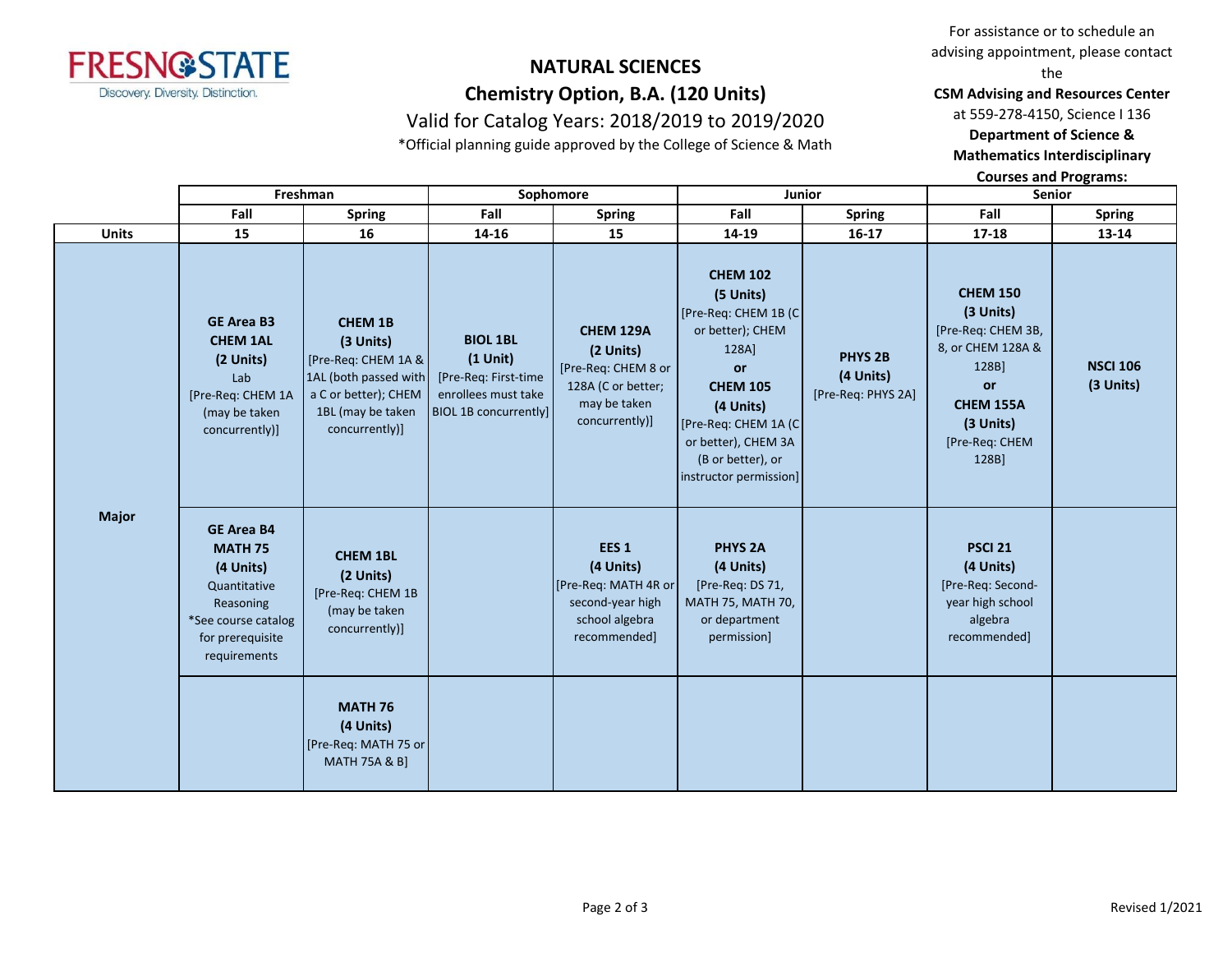

### **NATURAL SCIENCES Chemistry Option, B.A. (120 Units)** Valid for Catalog Years: 2018/2019 to 2019/2020

\*Official planning guide approved by the College of Science & Math

For assistance or to schedule an advising appointment, please contact the

**CSM Advising and Resources Center** 

at 559-278-4150, Science I 136

**Department of Science &** 

**Mathematics Interdisciplinary** 

**Courses and Programs:**

|                                                        | Freshman |               | Sophomore                                                                                                                                                      |               | Junior                                                                                                        |                 | Senior          |                                                 |
|--------------------------------------------------------|----------|---------------|----------------------------------------------------------------------------------------------------------------------------------------------------------------|---------------|---------------------------------------------------------------------------------------------------------------|-----------------|-----------------|-------------------------------------------------|
|                                                        | Fall     | <b>Spring</b> | Fall                                                                                                                                                           | <b>Spring</b> | Fall                                                                                                          | <b>Spring</b>   | Fall            | <b>Spring</b>                                   |
| <b>Units</b>                                           | 15       | 16            | 14-16                                                                                                                                                          | 15            | 14-19                                                                                                         | $16 - 17$       | $17 - 18$       | 13-14                                           |
| <b>Additional</b><br>Graduation<br><b>Requirements</b> |          |               | <b>MATH 101</b><br>(4 Units)<br>[Pre-Req: MATH 70,<br>75,<br>or 75A & B]<br>*No credit if taken<br>after MATH 108<br><b>or</b><br><b>PSYCH 42</b><br>(4 Units) |               | <b>UDWS (0-4 Units)</b><br>*Upper Division<br>Writing Exam OR "W"<br>Course (must pass<br>with a C or better) | <b>Elective</b> | <b>Elective</b> | MI (3 Units)<br>Multicultural/<br>International |

#### **FOOTNOTES:**

**Prerequisites/Corequisites:** Other restrictions may apply. Please see your course catalog for detailed prerequisite/corequisite requirements.

**Electives (9-10 units):** Units in this area may be used toward a double major or minor. Students must earn a minimum of 120 units total to graduate. The number of required elective units may vary, depending on the amount of units earned from major and GE courses.

**Upper Division Writing Skills requirement (UDWS):** All undergraduate students must demonstrate competency in writing skills by passing the Upper Division Writing Exam (UDWE) or by obtaining a C or better in an approved upper division writing course, identified by the letter "W."

Substitutions: If substitutions/exceptions/waivers are made for any major courses that also meet GE and/or the Multicultural/International graduation requirement, the student is responsible for completing additional courses to satisfy the respective areas (GE and/or MI). This also includes the upperdivision writing requirement.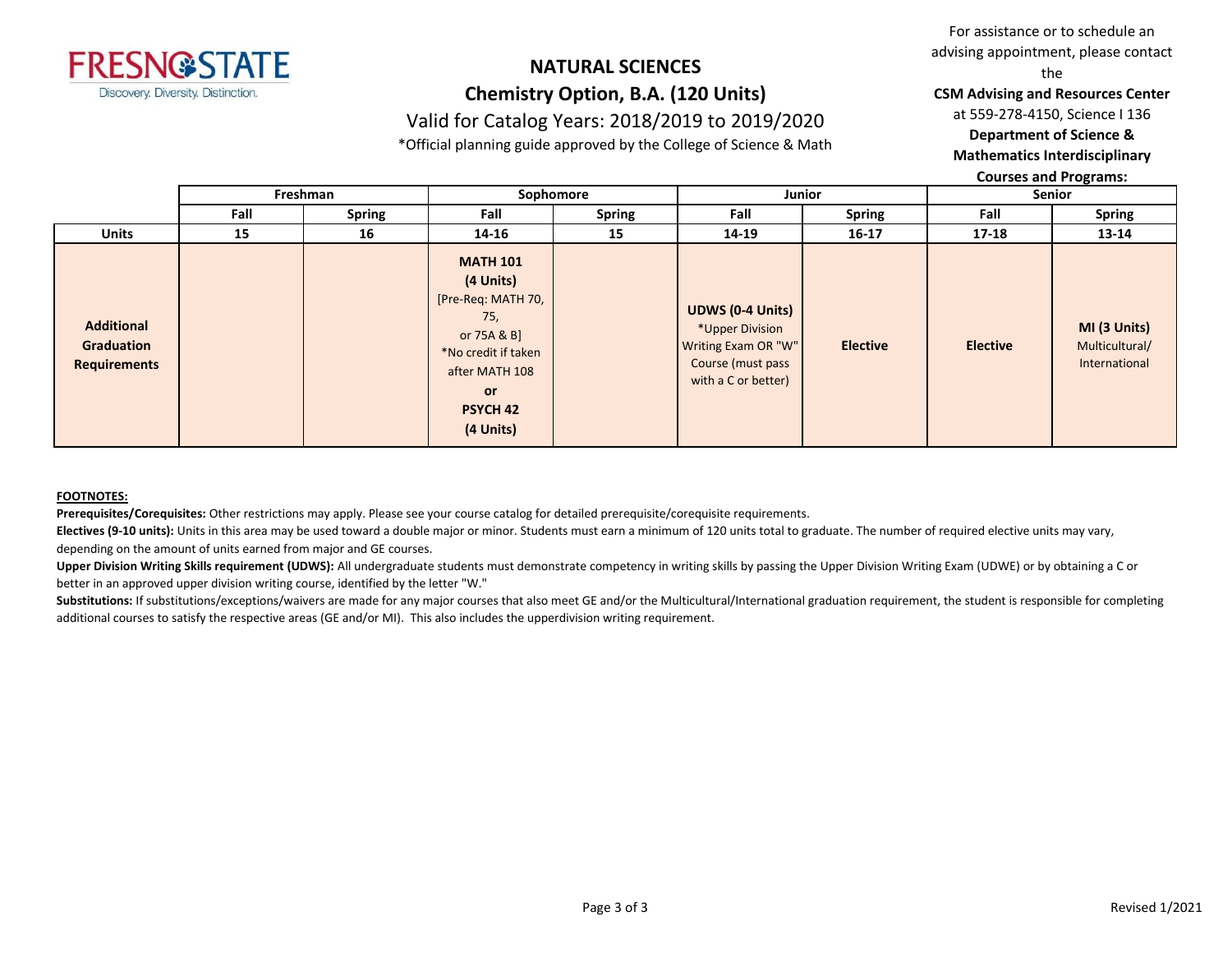

## **NATURAL SCIENCES Chemistry Option, B.A. (120 Units)**

Valid for Catalog Years: 2008/2009 to 2017/2018

\*Official planning guide approved by the College of Science & Math

For assistance or to schedule an advising appointment, please contact the **CSM Advising and Resources Center**  at 559-278-4150, Science I 136 **Department of Science & Mathematics Interdisciplinary Courses and Programs:** 559-278-5173, Science I 100

|                             | Freshman                                                                                                                                                                                                          |                                                                                                                                  | Sophomore                                                                                               |                                                                                                          | Junior                                                                                                                                                                                                                |                                                                            | <b>Senior</b>                                                                                                                                           |                                                                                                                       |
|-----------------------------|-------------------------------------------------------------------------------------------------------------------------------------------------------------------------------------------------------------------|----------------------------------------------------------------------------------------------------------------------------------|---------------------------------------------------------------------------------------------------------|----------------------------------------------------------------------------------------------------------|-----------------------------------------------------------------------------------------------------------------------------------------------------------------------------------------------------------------------|----------------------------------------------------------------------------|---------------------------------------------------------------------------------------------------------------------------------------------------------|-----------------------------------------------------------------------------------------------------------------------|
|                             | Fall                                                                                                                                                                                                              | <b>Spring</b>                                                                                                                    | Fall                                                                                                    | <b>Spring</b>                                                                                            | Fall                                                                                                                                                                                                                  | <b>Spring</b>                                                              | Fall                                                                                                                                                    | <b>Spring</b>                                                                                                         |
| <b>Units</b>                | 15                                                                                                                                                                                                                | 16                                                                                                                               | 14-16                                                                                                   | 15                                                                                                       | 14-19                                                                                                                                                                                                                 | $16-17$                                                                    | 17-18                                                                                                                                                   | 13-14                                                                                                                 |
| General<br><b>Education</b> | A2 (3 Units)<br>Written<br>Communication<br>*Must pass with a C<br>or better; ENGL 10<br>recommended                                                                                                              | <b>A1 (3 Units)</b><br><b>Oral Communication</b><br>*Must pass with a C<br>or better                                             | <b>C1 (3-4 Units)</b><br>Arts                                                                           | D1 (3 Units)<br><b>American History</b>                                                                  | D3 (3 Units)<br><b>Social Science</b>                                                                                                                                                                                 | C1/C2 (3-4 Units)<br><b>Arts or Humanities</b>                             | <b>IC (3-4 Units)</b><br><b>Arts &amp; Humanities</b>                                                                                                   | <b>ID (3-4 Units)</b><br>Social, Political, &<br><b>Economic Institutions</b>                                         |
|                             | <b>A3 (3 Units)</b><br><b>Critical Thinking</b><br>*Must pass with a C<br>or better                                                                                                                               |                                                                                                                                  | <b>C2 (3-4 Units)</b><br><b>Humanities</b>                                                              | D2 (3 Units)<br>American<br>Government                                                                   |                                                                                                                                                                                                                       | E1 (3 Units)<br>Lifelong<br><b>Understanding &amp; Self</b><br>Development |                                                                                                                                                         | MI (3 Units)<br>Multicultural/<br>International                                                                       |
| <b>Major</b>                | <b>GE Area B1</b><br>CHEM 1A (3 Units)<br><b>Physical Sciences</b><br>[Pre-Req: High school<br>chemistry. May be<br>taken concurrently:<br>GE B4; CHEM 1AL]<br>*Not open to<br>students with credit<br>in CHEM 1B | <b>GE Area B2</b><br><b>BIOL 1A (4 Units)</b><br>Life Sciences                                                                   | BIOL 1B (3 Units)<br>[Pre-Req: BIOL 1A;<br>first-time enrollees<br>must take BIOL 1BL<br>concurrently]  | <b>CHEM 128A</b><br>(3 Units)<br>[Pre-Req: CHEM 1B or<br>8 (C or better) or<br>instructor<br>permission] | <b>GE Area IB</b><br><b>EES 168 (3 Units)</b><br>Physical Universe &<br>Its Life Forms<br>[Pre-Req: GE<br>Foundation<br>& Breadth Area B]                                                                             | <b>CHEM 128B</b><br>(3 Units)<br>[Pre-Req: CHEM 128A<br>(C or better)]     | <b>CHEM 108</b><br>(4 Units)<br>[Pre-Req: MATH 76;<br>CHEM 8 or 128A;<br>PHYS 2A, 2B or 4A,<br>4AL, 4B, 4BL, 4C;<br>MATH <sub>77</sub><br>recommended)] | <b>BIOL 101 (4 Units)</b><br>[Pre-Req: BIOL 1A, 1B;<br>PSYCH 42 or MATH 101;<br>MATH 70 or equivalent<br>recommended] |
|                             | <b>GE Area B3</b><br><b>CHEM 1AL</b><br>(2 Units)<br>Lab<br>[Pre-Req: CHEM 1A<br>(may be taken<br>concurrently)]                                                                                                  | CHEM 1B (3 Units)<br>[Pre-Req: CHEM 1A &<br>1AL (both passed with<br>a C or better); CHEM<br>1BL (may be taken<br>concurrently)] | <b>BIOL 1BL (1 Unit)</b><br>[Pre-Req: First-time<br>enrollees must take<br><b>BIOL 1B concurrently]</b> | CHEM 129A<br>(2 Units)<br>[Pre-Req: CHEM 8 or<br>128A (C or better;<br>may be taken<br>concurrently)]    | <b>CHEM 102</b><br>(5 Units)<br>[Pre-Req: CHEM 1B (C<br>or better); CHEM<br>128A]<br>or<br><b>CHEM 105</b><br>(4 Units)<br>[Pre-Req: CHEM 1A (C<br>or better), CHEM 3A<br>(B or better), or<br>instructor permission] | PHYS 2B (4 Units)<br>[Pre-Req: PHYS 2A]                                    | <b>CHEM 150</b><br>(3 Units)<br>[Pre-Req: CHEM 3B,<br>8, or CHEM 128A &<br>128B]<br>or<br>CHEM 155A<br>(3 Units)<br>[Pre-Req: CHEM<br>128B]             | <b>NSCI 106 (3 Units)</b>                                                                                             |